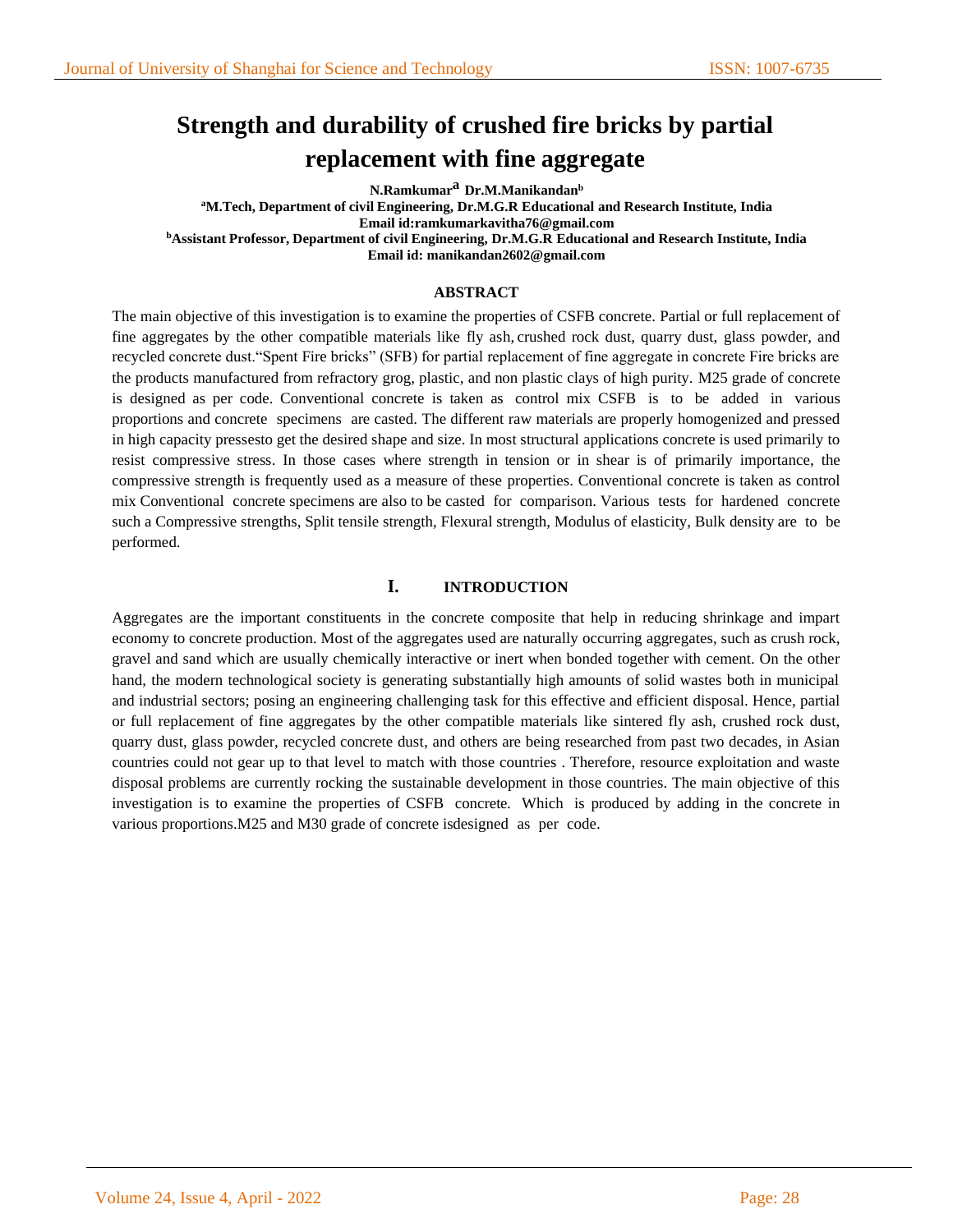# *A. Fire Bricks*

Fire bricks are the products manufactured (as per IS: 6 and IS: 8 specifications) from refractory grog, plastic, and non plastic clays of high purity. The different raw materials are properly homogenized and pressed in high capacity presses to get the desired shape and size. Later, these are fired in oil-fired kiln at a temperature of 1300°C. Table 1 shows the physio-chemicalproperties of the fire bricks.

| <b>Property</b>            | <b>Result</b>                 |  |  |
|----------------------------|-------------------------------|--|--|
| Physical                   |                               |  |  |
| <b>Bulk</b> density        | $2000 \text{ kg/m}^3$         |  |  |
| Porosity                   | 25-30%                        |  |  |
| Size tolerance             | $\pm 2\%$                     |  |  |
| Working temperature        | 1300-1400°C                   |  |  |
| Crushing strength (cold)   | $24.5 - 27$ N/mm <sup>2</sup> |  |  |
| Chemical                   |                               |  |  |
| Aluminum as Al2O3          | 30-40%                        |  |  |
| Iron as Fe2O3              | $2 - 2.5%$                    |  |  |
| Silica as SiO <sub>2</sub> | 57-65%                        |  |  |
| Alkalis                    | Trace                         |  |  |

### **Table 1: Physio- Chemical Properties of the Fire Bricks**



#### **Fig.1.Fire Bricks Samples**

# *B. Spent Fire Bricks (SFB)*

Due to the exposure to continuous high temperature (i.e. 1000-1200°C) for a period of 10 to 15 days, they lose some of the physical and mechanical properties and need to be replaced by fresh fire bricks, and is being done usually done once in fortnight. Then, the SFB is an industrial solid waste to be disposal off properly.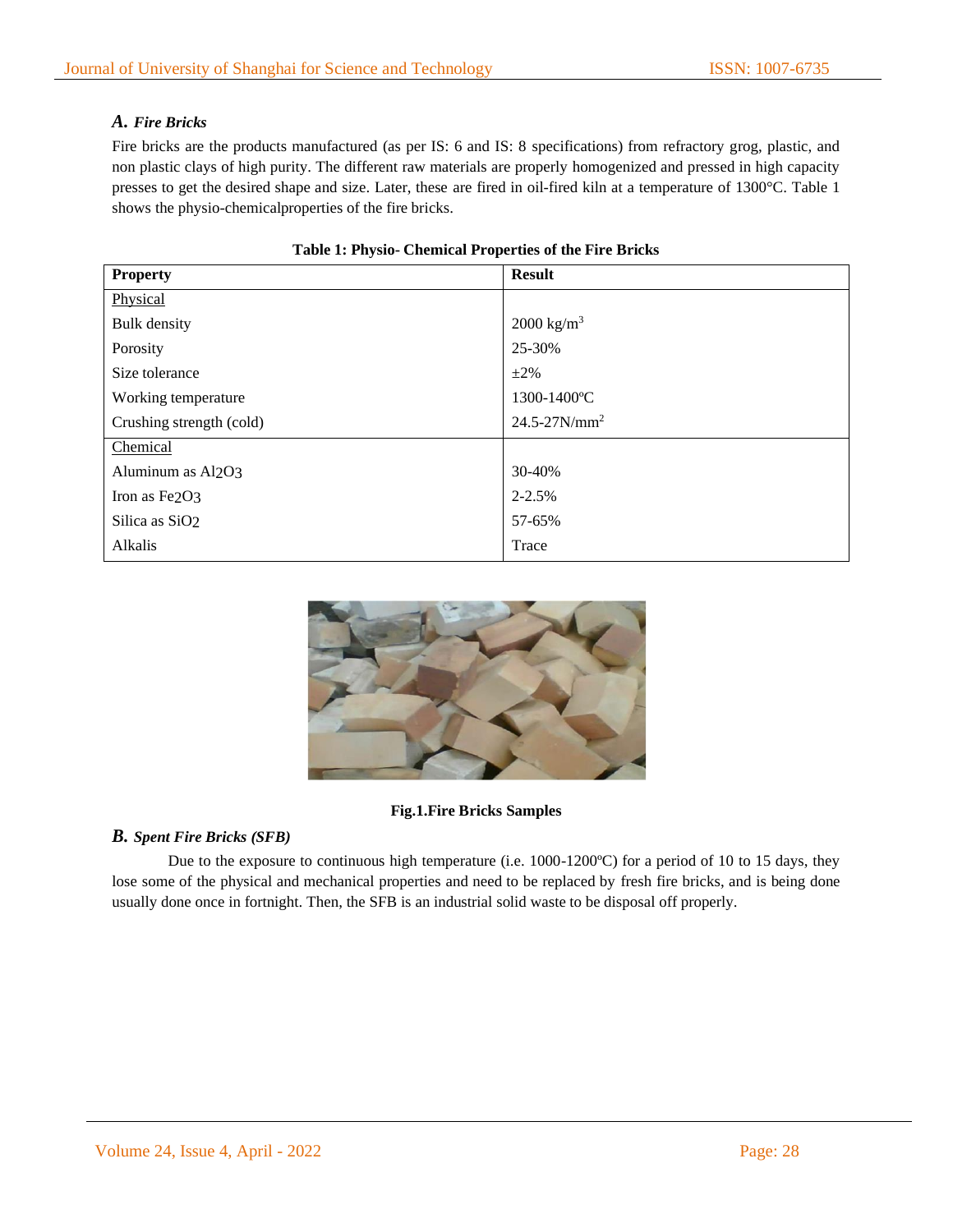# **II. LITERATURE REVIEW**

**Silvia Fiore and Maria Chiara Zanetti. 2011,** The industrial process of a cast iron foundry plant located in the North of Italy was analyzed in order to determine the amount and kind of produced wastes. The main fractions are core and moulding sands, muds and powders from dust abatement plants, furnace and ladle slags, and exhaust lime, making about 750-800 t/d ofresidues for a production of about 800 t/d of globular and grey cast iron. All wastes were sampled and characterized by means of particle-size distribution and chemical analyses to evaluate the best reuse and recycling solutions.

**Akindahunsi, A. and Ojo, O. Billet 2011** scales are by-products from steel rolling mills in Nigeria that presently constitute environmental pollution. This paper reports studies carried out using these solid wastes as a partial replacement for sand in the production of concrete. Various percentages of billet scales were used in a concrete mixture of 1: 2: 4 by weight to cast concrete specimens. The compressive and tensile strengths developed were tested after 7, 14, 21, and 28 days of curing. The result of the compressive and splitting tensile strengths tests indicated that concrete strength increased with curing age. The compressive strength of 0%, and 15% replacement of sand with billet scales as obtained at 28 days are 26.0N/mm2, 26.2N/mm2. 15% optimal replacement of sand with billet scales had similar results as the control mixture of 0%, which could be used in reinforced concrete structures

**Shahul Hameed and A. S. S. Sekar.2013** Green concrete capable for sustainable development is characterized by application of industrial wastes to reduce consumption of natural resources and energy and pollution of the environment. Marble sludge powder can be used as filler and helps to reduce the total voids content in concrete. An attempt has been made to durability studies on green concrete compared with the natural sand concrete. It is found that the compressive, split tensile strength and durability studies of concrete made of quarry rock dust arenearly 14 % more than the conventional concrete. The concrete resistance to sulphate attack was enhanced greatly. Application of green concrete is an effective way to reduce environment pollution and improve durability of concrete under severe conditions.

**Ronaldo S. GALLARDO and Mary Ann Q. ADAJAR 2015.,**In this study, researchers have focused their investigations on the viability of using paper mill sludge, an industrial waste generated by paper mills factories as an alternative material applied as partial replacement of fine aggregates in manufacturing fresh concrete intended to be used for low cost housing projects. The investigations cover the following criteria; comparison of physical properties which includes moisture content, specific gravity and absorption of paper sludge versus ordinary river sand, the chemical properties, and the quality and durability of concrete with paper sludge in terms of compressive strength and splitting tensile strength. Based from results of the study, the most suitable mix proportion is the 5% to 10% replacement of paper sludge to fine aggregates.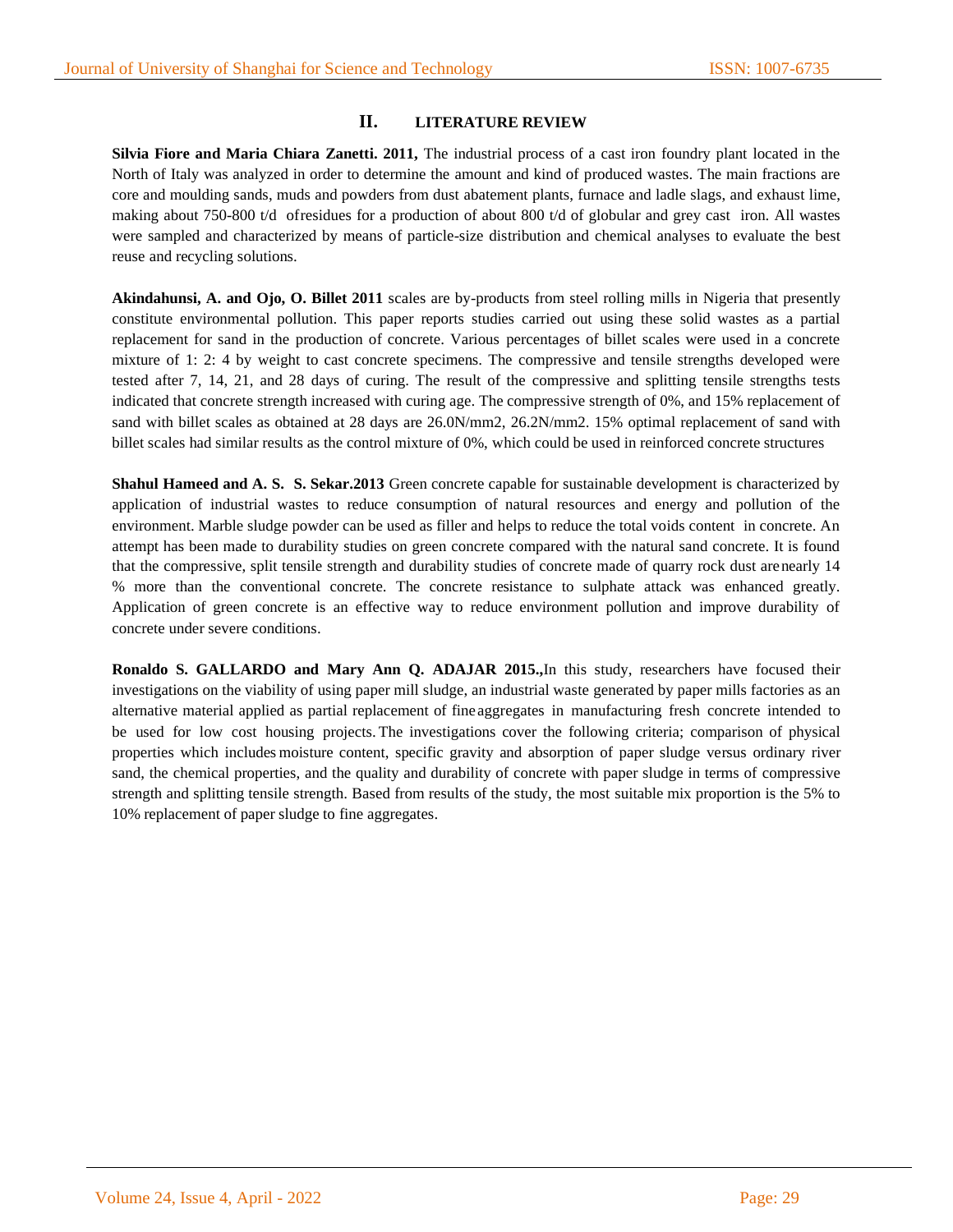# **III. TESTS ON CONCRETE**

#### *A. Casting and Curing Of Specimens*

For ordinary concrete, fine aggregate and cement were weighed and mixed thoroughly; the coarse aggregate was then added and mixed with the above. The required amount of water was added and mixed the thoroughly to get uniform concrete mass. For preparing the specimens for determining the compressive tensile, flexural strength, and impact strength, permanent steel moulds, of standard size were used. The fresh concrete was filled in the mould. Care should be taken to see that the concrete was compacted perfectly. The compaction was carried but bymeans of vibrators and the top surface was leveled and finished.

#### *B.* **Tests on Fresh Concrete**

Fresh concrete (or) plastic concrete is freshly mixed materials, which can be moulded in to any shape. The relative quantities of cement, aggregates and water mixed together control the properties in the wet state as well as in hardened state. Workability is the important quality of fresh concrete, workability is defined as the ease with which a given set of material can be mixed into concrete and subsequently handled, transported, placed and compacted with minimum lossof homogeneity. The word workability or workable concrete signifies much wider and deeper meaning than other terminology consistency often used loosely for workability. Consistency is the general term to indicate the degree of fluidity or the degree of mobility.

#### *C. Slump test*

The mould for the slump test is in the form of frustum of a cone of bottom diameter 20cm, top diameter 10cm and height 30cm. The mould is filled with fresh concrete in four layers, each approximately one quarter of height of the mould. Each layer shall be tamped with 25 strokes of the rounded end of the tamping rod. After the top layer has been rodded and top surface leveled, the mould is removed from the concrete by raising it slowly in vertical direction. The Concrete subsides and the slump is measured immediately by determining the difference between the height of the mould and of the highest point of the specimen being tested. The test determines theconsistency of the fresh concrete and given comparable results in the case of wet mixes.

#### *D. Compacting factor test*

Compacting factor test is more precise and sensitive than the slump test and is useful for concrete mixes of very low workability, which may fail consistency fail to slump. The sample of concrete is placed gently in the upper hopper. The hopper is filled with concrete and trap door is opened so that the concrete falls in to the lower hopper. Immediately after the concrete has come to rest, the trap door of the lower hopper is opened and the concrete is allowed to fall into the cylinder. The top of cylinder is leveled and the cylinder with concrete is weighted. The cylinder is then refilled with same concrete, the layers being heavily rammed or vibrated so as to obtain full compaction.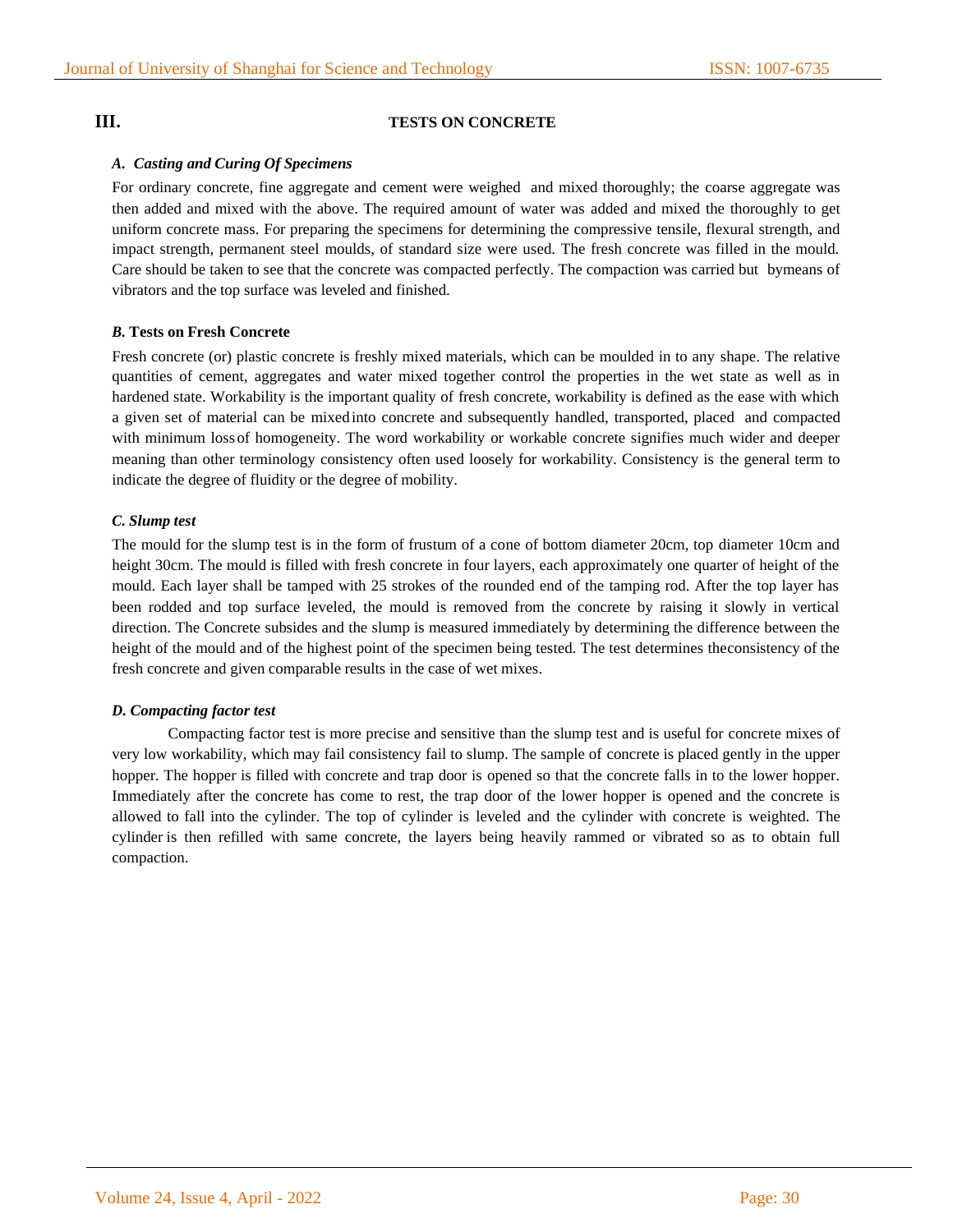### *E. Compressive strength*

The compressive strength of concrete is one of the most important and useful properties of concrete. In most structural applications concrete is used primarily to resist compressive stress. In those cases where strength in tension or in shear is of primarily importance, the compressive strength is frequently used as a measure of these properties. For practically the compressive strength increases as the specimen size decreases. At least three cubes of 15 cm x 15 cm x 15 cm are cast for each age, usually 7 and 28 days. The specimens are air cured for one day and in water for rest of the days. Specimens are tested in saturated condition. Cubes are placed in such amanner in testing machine that the line of loading is perpendicular to direction it was cast. Constant load of 140 kg/cm<sup>2</sup>/min is applied till failure. Compressive stress = Ultimate load / bearing area

#### *F. Split tensile strength*

The test specimens shall consist concrete cylinders of 150mm in diameter and 300mm long. Specimens if dry are kept for 24 hrs before testing. Plywood strip of size 12mm x 3mm is centered along the center of the lower pattern. The wet cylinder specimen is placed on the strip horizontally with its axis perpendicular to the loading direction. The second plywood strip is thenplaced lengthwise on the cylinder centrally. The load is then applied without shock and increasedcontinuously at a rate to produce approximately a splitting tensile stress of 14 to 21 kg/cm<sup>2</sup>/min until failure.

#### *G. Modulus of rupture*

Direct measurement of tensile strength of concrete is difficult. Neither specimens nor testing apparatus have been designed which assure uniform distribution of the pull applied to the concrete. While a number of investigations involving the direct measurement of tensile strength have been made, beam test are found to be dependable to measure flexural strength property of concrete. The value of the modulus of rupture extreme fibre stress is bending/ depends on the dimensions of the beam and manner of loading. The size of the specimen used in 150 x 150 x 750 mm.

#### *H. Modulus of elasticity*

The test specimens shall consist of concrete cylinders 150 mm in diameter and 300 mm long. Alternately, other size of cylinders or square prisms may be used provided that the height/diameter or height/width ratio is at least 2.The tests were carried out when the specimens reached the age of 28 days. Compressive Strength  $(N/mm^2)$  = Load/Contact area of thespecimen Strain = Dial gauge reading/Gauge length. Finally the results are tabulated and stress versus strain plot is prepared with the readings. The stress is calculated in MPa. The initial tangent modulus which is the slope of the tangent drawn to the stress-strain curve at the initial point is the Modulus of Elasticity.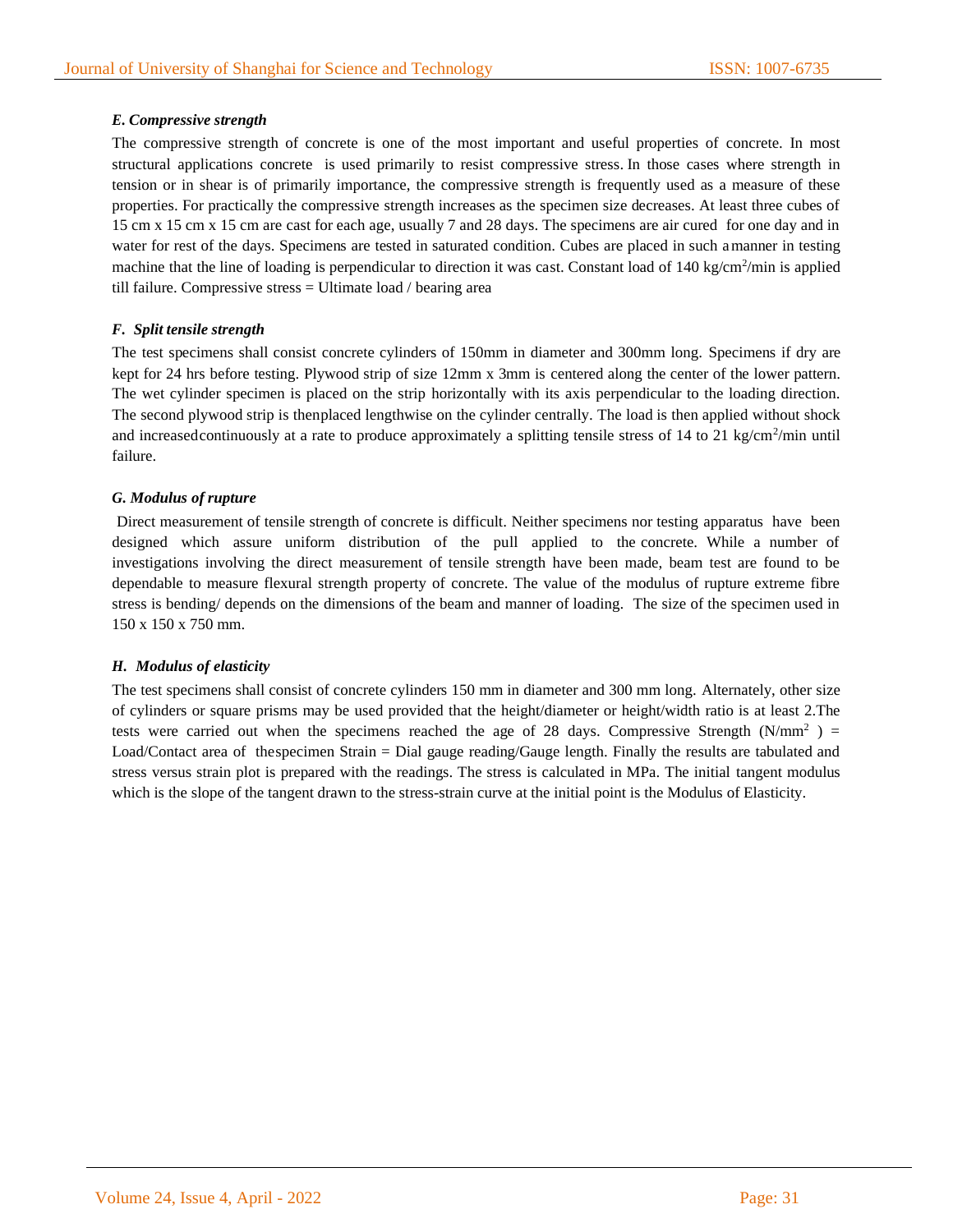# **IV. TEST RESULTS**

The results of compressive strength, Bulk density, split tensile strength, flexural strength, andModulus of elasticity are tabulated and discussed as follows.

#### *A. Compressive Strength*

The compressive strength of concrete is one of the most important and useful properties ofconcrete. In most structural applications concrete is used primarily to resist compressive stress.

| $\overline{S}$ . | Replacement   | $\operatorname{in}$<br>Load | Ultimate<br>compressive | Compressive<br>Average      |  |  |
|------------------|---------------|-----------------------------|-------------------------|-----------------------------|--|--|
| $\rm No$         | in Percentage | Divisons                    | Strength in MPa         | strength of concrete in MPa |  |  |
| $\overline{1}$   |               | 61                          | 598410                  |                             |  |  |
|                  |               | 58                          | 568980                  |                             |  |  |
|                  | $10\,$        | 62                          | 608220                  | 26.3                        |  |  |
|                  |               | $\overline{59}$             | 578790                  |                             |  |  |
|                  |               | 60                          | 588600                  |                             |  |  |
|                  |               | 62                          | 608220                  |                             |  |  |
| $\overline{2}$   |               | 64                          | 627840                  |                             |  |  |
|                  |               | 65                          | 637650                  |                             |  |  |
|                  | 20            | 65                          | 637650                  | 28.1                        |  |  |
|                  |               | 64                          | 627840                  |                             |  |  |
|                  |               | 66                          | 647460                  |                             |  |  |
|                  |               | 63                          | 618030                  |                             |  |  |
| $\overline{3}$   |               | 67                          | 657270                  |                             |  |  |
|                  |               | 65                          | 637650                  | 29.7                        |  |  |
|                  | 30            | 69                          | 676890                  |                             |  |  |
|                  |               | $\overline{69}$             | 676890                  |                             |  |  |
|                  |               | $\overline{70}$             | 686700                  |                             |  |  |
|                  |               | $\overline{69}$             | 676890                  |                             |  |  |
| $\overline{4}$   |               | 58                          | 568980                  |                             |  |  |
|                  |               | $\overline{60}$             | 588600                  |                             |  |  |
|                  | 40            | 60                          | 588600                  | 25.9                        |  |  |
|                  |               | 61                          | 598410                  |                             |  |  |
|                  |               | 59                          | 578790                  |                             |  |  |
|                  |               | 58                          | 568980                  |                             |  |  |

#### **Table 1: Compressive strength of cube at 28 days-M25**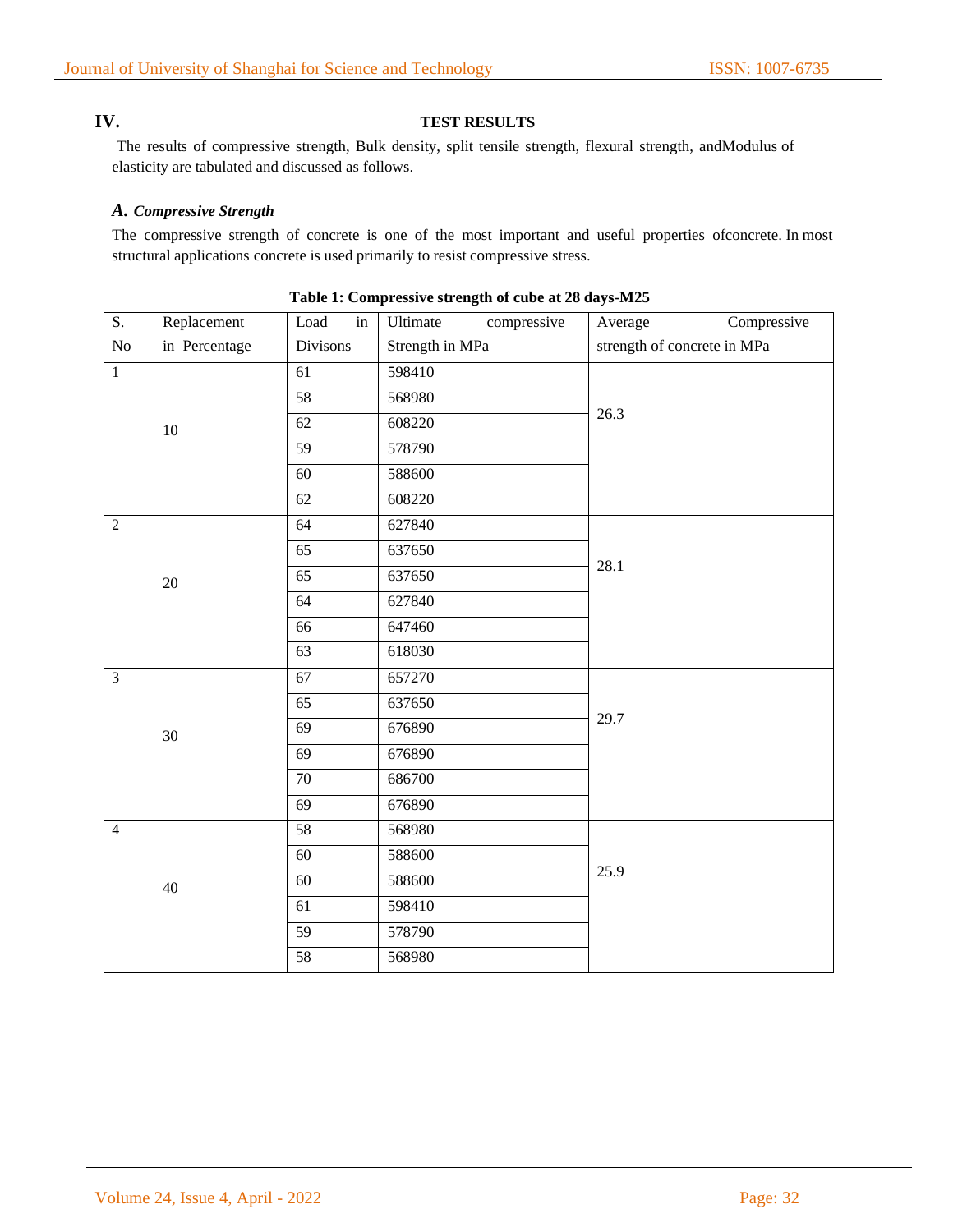# *B.Bulk Density of Concrete*

Bulk density is weight of concrete in a given volume. It is normally expressed in  $kg/m<sup>3</sup>$ .

| S.             | <b>Replacement</b> in | Weight           | <b>Bulk</b>       | <b>Density</b> | $\mathbf{in}$ | Average Bulk Density in |  |
|----------------|-----------------------|------------------|-------------------|----------------|---------------|-------------------------|--|
| $\mathbf{No}$  | Percentage            | in kg            | kg/m <sup>3</sup> |                |               | kg/m <sup>3</sup>       |  |
| $\mathbf{1}$   |                       | 8.4              | 2488.9            |                |               |                         |  |
|                |                       | 8.5              | 2518.5            |                |               |                         |  |
|                | $\boldsymbol{0}$      | 8.4              | 2488.9            |                |               | 2501.2346               |  |
|                |                       | 8.4              | 2488.9            |                |               |                         |  |
|                |                       | 8.5              | 2518.5            |                |               |                         |  |
|                |                       | 8.45             | 2503.7            |                |               |                         |  |
| $\overline{2}$ |                       | 8.35             | 2474.1            |                |               |                         |  |
|                |                       | 8.01             | 2373.3            |                |               |                         |  |
|                | $10\,$                | $\overline{8.1}$ | 2400.0            |                |               | 2410.3704               |  |
|                |                       | 8.15             | 2414.8            |                |               |                         |  |
|                |                       | 8.2              | 2429.6            |                |               |                         |  |
|                |                       | $\overline{8}$   | 2370.4            |                |               |                         |  |
| $\overline{3}$ |                       | 8.12             | 2405.9            |                |               |                         |  |
|                |                       | 8.14             | 2411.9            |                |               |                         |  |
|                | $20\,$                | 8.13             | 2408.9            |                |               | 2401.9753               |  |
|                |                       | 8.15             | 2414.8            |                |               |                         |  |
|                |                       | 8                | 2370.4            |                |               |                         |  |
|                |                       | 8.1              | 2400.0            |                |               |                         |  |
| $\overline{4}$ |                       | 8.2              | 2429.6            |                |               |                         |  |
|                |                       | 8.15             | 2414.8            |                |               |                         |  |
|                | 30                    | 8.1              | 2400.0            |                |               | 2395.0617               |  |
|                |                       | $\overline{8}$   | 2370.4            |                |               |                         |  |
|                |                       | $\overline{8}$   | 2370.4            |                |               |                         |  |
|                |                       | 8.05             | 2385.2            |                |               |                         |  |
| 5              | $40\,$                | 8.28             | 2453.3            |                |               |                         |  |
|                |                       | $\,8\,$          | 2370.4            |                |               |                         |  |
|                |                       | 8.12             | 2405.9            |                |               | 2387.6543               |  |
|                |                       | 7.95             | 2355.6            |                |               |                         |  |
|                |                       | 7.9              | 2340.7            |                |               |                         |  |
|                |                       | 8.1              | 2400.0            |                |               |                         |  |

**Table 2: Bulk density of concrete cubes at 28 days-M25**

.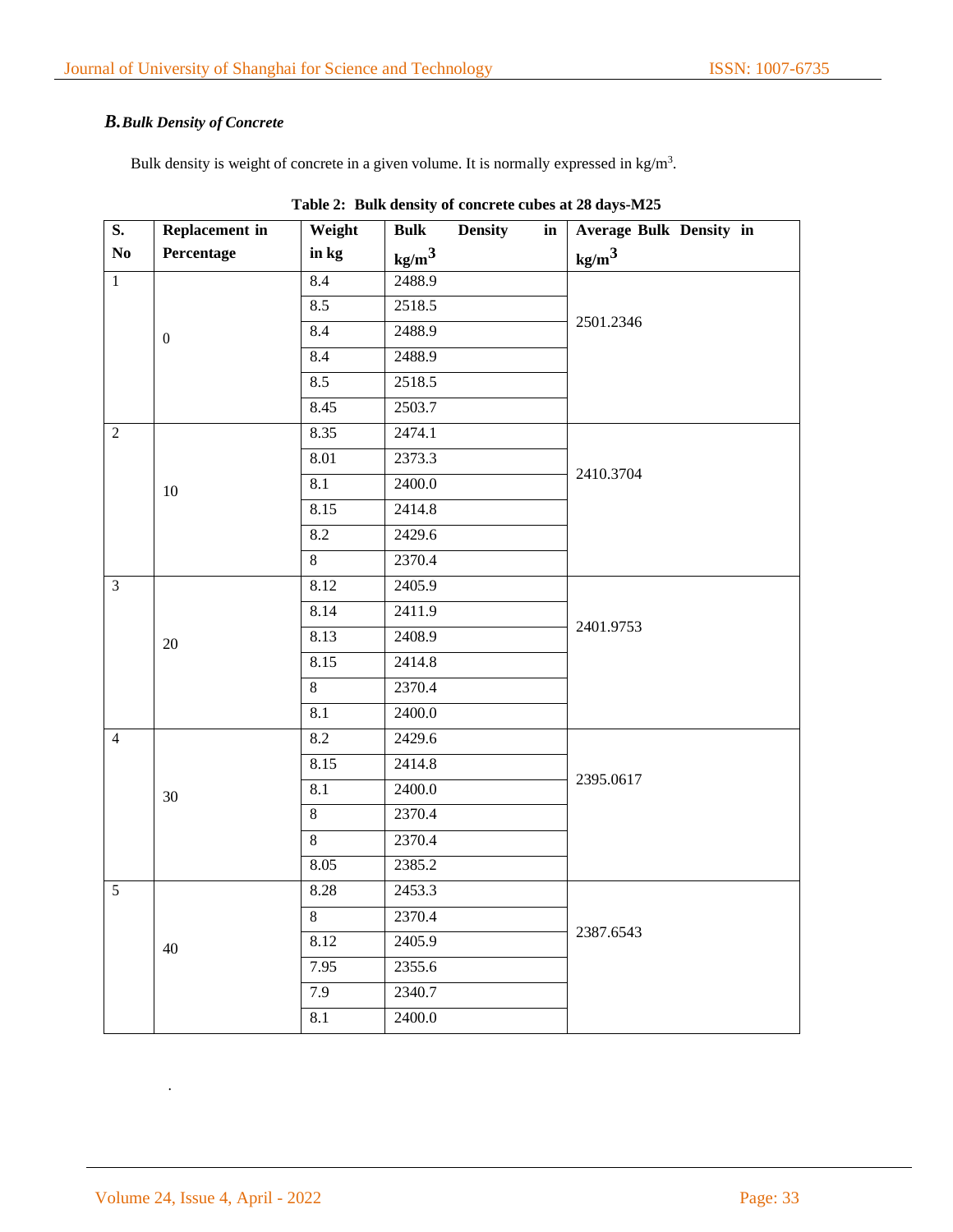# *C. Split Tensile Strength*

Direct tensile strength of concrete cannot be determined owing to difficulty in preparation of test specimen and applying a truly axial tensile load. This test is an indirect method of finding out thetensile strength of concrete .The split tensile strength is determined using cylinders of 150mm diameter and 300 mm long. The test results of various proportions at 28 days are given below.

| S.             | Replacement in   | Ultimate load in | Split<br>Tensile | Average<br>Split<br>Tensile |  |
|----------------|------------------|------------------|------------------|-----------------------------|--|
| ${\rm No}$     | Percentage       | divisions        | Strength in MPa  | Strength in MPa             |  |
| $\overline{1}$ |                  | 18               | 2.4993631        |                             |  |
|                |                  | $\overline{16}$  | 2.2216561        |                             |  |
|                | $\boldsymbol{0}$ | 17               | 2.3605096        | 2.3489384                   |  |
|                |                  | 17.5             | 2.4299363        |                             |  |
|                |                  | 16               | 2.2216561        |                             |  |
|                |                  | 17               | 2.3605096        |                             |  |
| $\overline{2}$ |                  | 18               | 2.4993631        |                             |  |
|                |                  | 16               | 2.2216561        |                             |  |
|                | $10\,$           | $\overline{19}$  | 2.6382166        | 2.4762208                   |  |
|                |                  | 17               | 2.3605096        |                             |  |
|                |                  | 18               | 2.4993631        |                             |  |
|                |                  | 19               | 2.6382166        |                             |  |
| $\overline{3}$ |                  | 20               | 2.7770701        |                             |  |
|                | $20\,$           | 19               | 2.6382166        |                             |  |
|                |                  | $\overline{21}$  | 2.9159236        | 2.8464968                   |  |
|                |                  | 21               | 2.9159236        |                             |  |
|                |                  | 22               | 3.0547771        |                             |  |
|                |                  | 20               | 2.7770701        |                             |  |
| $\overline{4}$ |                  | 22               | 3.0547771        |                             |  |
|                |                  | 21               | 2.9159236        |                             |  |
|                |                  | $\overline{20}$  | 2.7770701        |                             |  |
|                |                  | $\overline{21}$  | 2.9159236        | 2.9159236                   |  |
|                | 30               | $22\,$           | 3.0547771        |                             |  |
|                |                  | $20\,$           | 2.7770701        |                             |  |
|                |                  |                  |                  |                             |  |
|                |                  |                  |                  |                             |  |
|                |                  |                  |                  |                             |  |
|                |                  |                  |                  |                             |  |

#### **Table 3: Split tensile strength of concrete cylinders at 28 days-M25**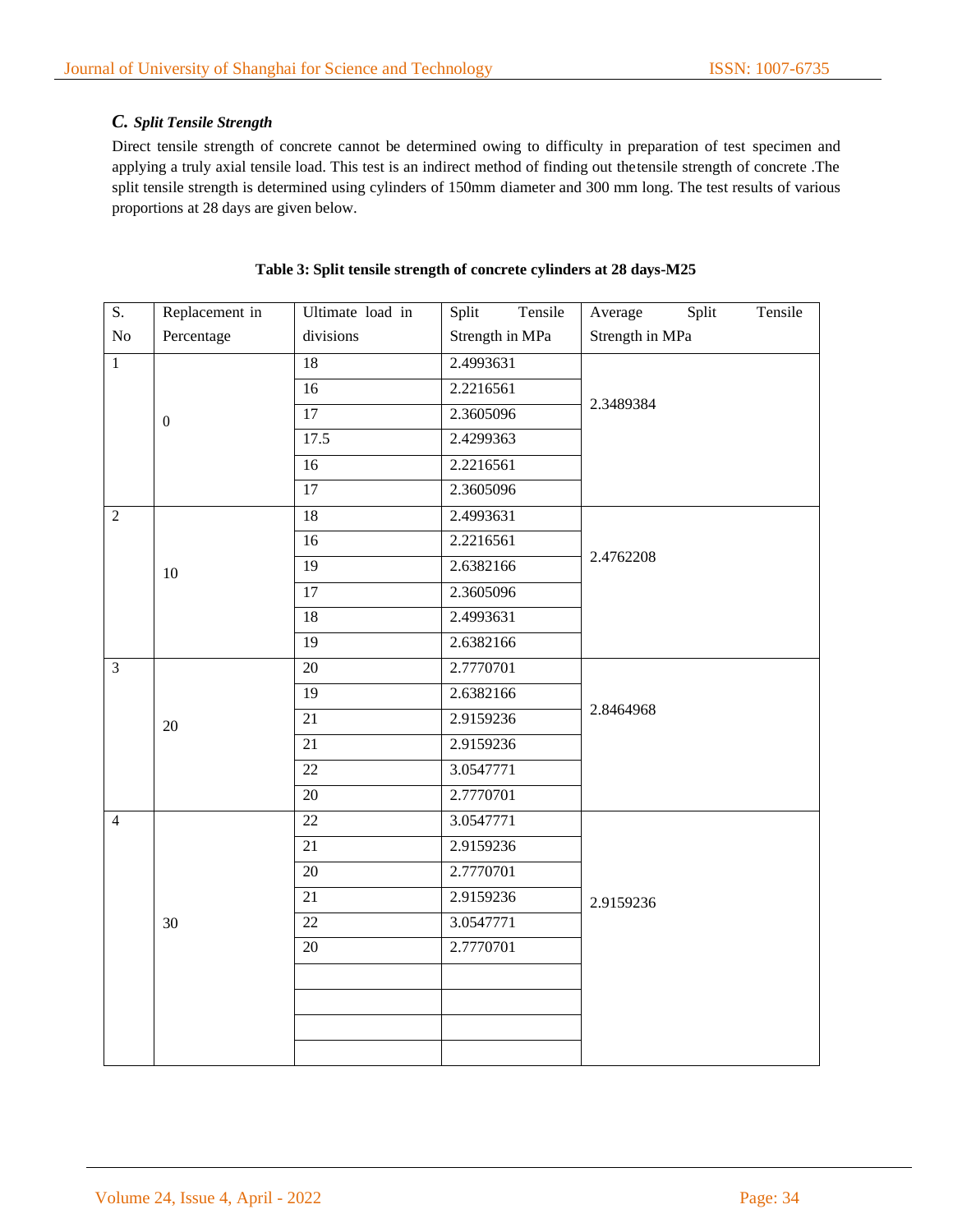# *D. Flexural strength of concrete*

In this test, a plain (unreinforced) concrete beam is subjected to flexure using symmetrical two point loading until failure occurs. Because the load points are placed at  $1/3<sup>rd</sup>$  of the span, the test is also called as third point loading test. The theoretical maximum tensile stress reached in the bottom fiber of the test beam is called Modulus of Rupture. The Flexural strength is determined using prisms of 150mm x 150mm x 750mm. The test results of various proportions at 28days aregiven below:

| $\overline{S}$ . | Replacement<br>$\operatorname{in}$ | Load<br>in       | Flexural Strength | Flexural<br>Average |  |
|------------------|------------------------------------|------------------|-------------------|---------------------|--|
| $\rm No$         | Percentage                         | divisions        | in MPa            | Strength in MPa     |  |
| $\overline{1}$   |                                    | 0.63             | $\overline{2.1}$  |                     |  |
|                  |                                    | 0.675            | 2.25              |                     |  |
|                  | $\boldsymbol{0}$                   | 0.66             | $2.2\,$           | 2.2                 |  |
|                  |                                    | 0.693            | 2.31              |                     |  |
|                  |                                    | 0.705            | 2.35              |                     |  |
|                  |                                    | 0.684            | 2.28              |                     |  |
| $\overline{2}$   |                                    | 0.72             | 2.4               |                     |  |
|                  |                                    | 0.75             | 2.5               |                     |  |
|                  | 10                                 | 0.765            | 2.55              | 2.5                 |  |
|                  |                                    | 0.792            | 2.64              |                     |  |
|                  |                                    | 0.765            | 2.55              |                     |  |
|                  |                                    | 0.795            | 2.65              |                     |  |
| $\mathfrak{Z}$   |                                    | 0.825            | 2.75              | 2.8                 |  |
|                  |                                    | 0.84             | 2.8               |                     |  |
|                  | $20\,$                             | 0.885            | 2.95              |                     |  |
|                  |                                    | 0.855            | 2.85              |                     |  |
|                  |                                    | 0.8295           | 2.765             |                     |  |
|                  |                                    | 0.855            | 2.85              |                     |  |
| $\overline{4}$   | 30                                 | 0.945            | 3.15              |                     |  |
|                  |                                    | $\overline{0.9}$ | $\overline{3}$    | 3.2                 |  |
|                  |                                    | 0.975            | 3.25              |                     |  |
|                  |                                    | 1.005            | 3.35              |                     |  |
|                  |                                    | 0.945            | $\overline{3.15}$ |                     |  |
|                  |                                    | 0.9855           | 3.285             |                     |  |

### **Table 4:Flexural strength of concrete at 7 days-M25**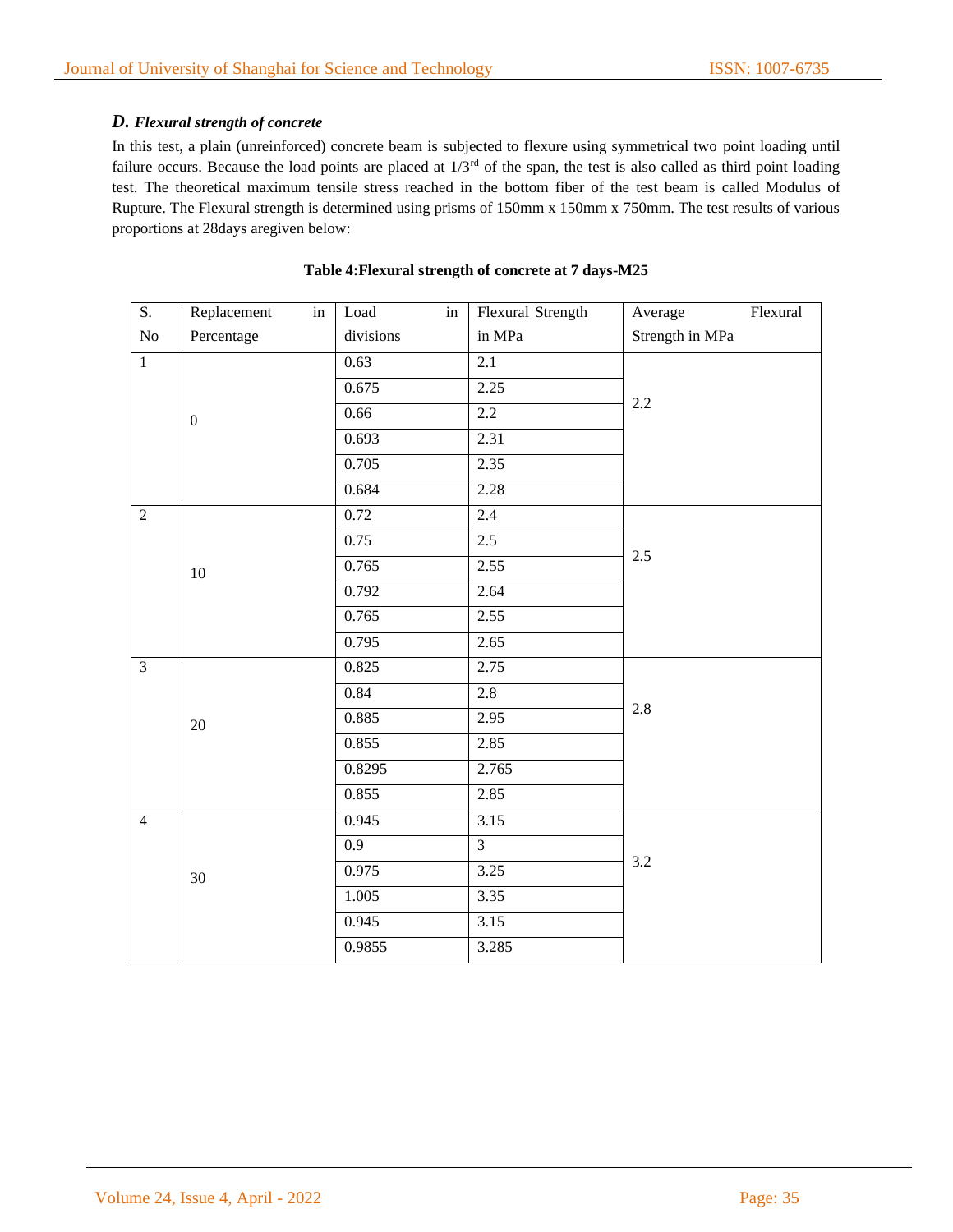# *E.Modulus Of Elastisity*

The value of strain corresponding to different stresses for various percentages of CSFB and thecorresponding Young's Modulus are tabulated in below Tables.

| Load             | <b>Stress</b> | Deflection      | Strain         |
|------------------|---------------|-----------------|----------------|
| $\boldsymbol{0}$ | 0.000         | $\overline{0}$  | $\overline{0}$ |
| $\mathbf{1}$     | 0.555         | $\overline{10}$ | 0.000417       |
| $\overline{2}$   | 1.111         | 16              | 0.000667       |
| $\overline{3}$   | 1.666         | 22              | 0.000917       |
| $\overline{4}$   | 2.222         | 31              | 0.001292       |
| $\overline{5}$   | 2.777         | $\overline{39}$ | 0.001625       |
| $\sqrt{6}$       | 3.332         | 46              | 0.001917       |
| $7\phantom{.0}$  | 3.888         | 56              | 0.002333       |
| $\,8\,$          | 4.443         | 71              | 0.002958       |
| $\overline{9}$   | 4.999         | 84              | 0.0035         |
| 10               | 5.554         | 96              | 0.004          |
| 11               | 6.110         | 110             | 0.004583       |
| 12               | 6.665         | 120             | 0.005          |
| 13               | 7.220         | 136             | 0.005667       |
| 14               | 7.776         | 142             | 0.005917       |
| $\overline{15}$  | 8.331         | 155             | 0.006458       |
| 16               | 8.887         | 161             | 0.006708       |
| 17               | 9.442         | 165             | 0.006875       |
| 18               | 9.997         | 172             | 0.007167       |
| 19               | 10.553        | 176             | 0.007333       |
| 20               | 11.108        | 180             | 0.0075         |
| 21               | 11.664        | 181             | 0.007542       |
| 22               | 12.219        | 183             | 0.007625       |

### **Table 5: Modulus of elasticity for 10% Replacement**

**Modulus of Elastisity, E= 1602.49N/mm2**